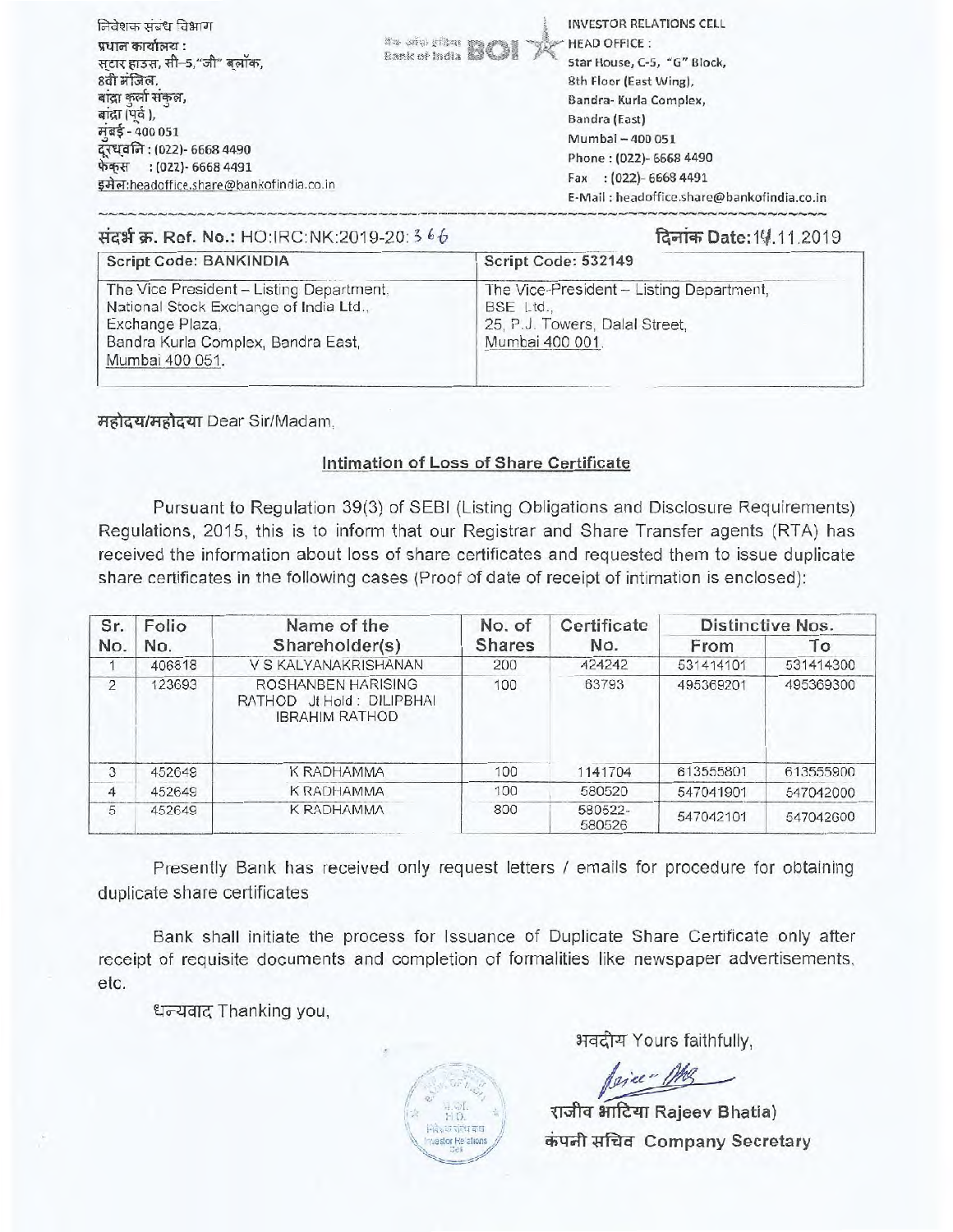Date: 16.10.2019

From,

V S Kalyanakrishnan Manjusha, Chendamangalam Road North Paravur Emakulam— 683513

To.

Bigshare Services Pvt.Ltd UNIT: Bank Of India 1st Floor, Bharat Tin Works Building, Oppo. Vasant Oasis, Makwana Road,Marol, Andheri (East) ,Mumbai— 400059 Maharashtra

Dear Sir, Sub: Issuance of duplicate share certificate Ref: Folio no: 406818, Certificate no: 00424242, Distinctive no: 531414101 to 531414200,Units -100 & Folio no: 406818,Certificate no:00424243, Distinctive no: 531414201 to 531414300, Units-100.

1 am holding 200 units or shares in BANK OF INDIA. I have misplaced the above mentioned share certificate and so hereby request you to issue a new share certificate as soon as possible. PAN copy & Address proof also attached herewith.

Kindly do the needful at the earliest.

Thanking You, Yours Sincerely, V S KALYAKAKRISHNAN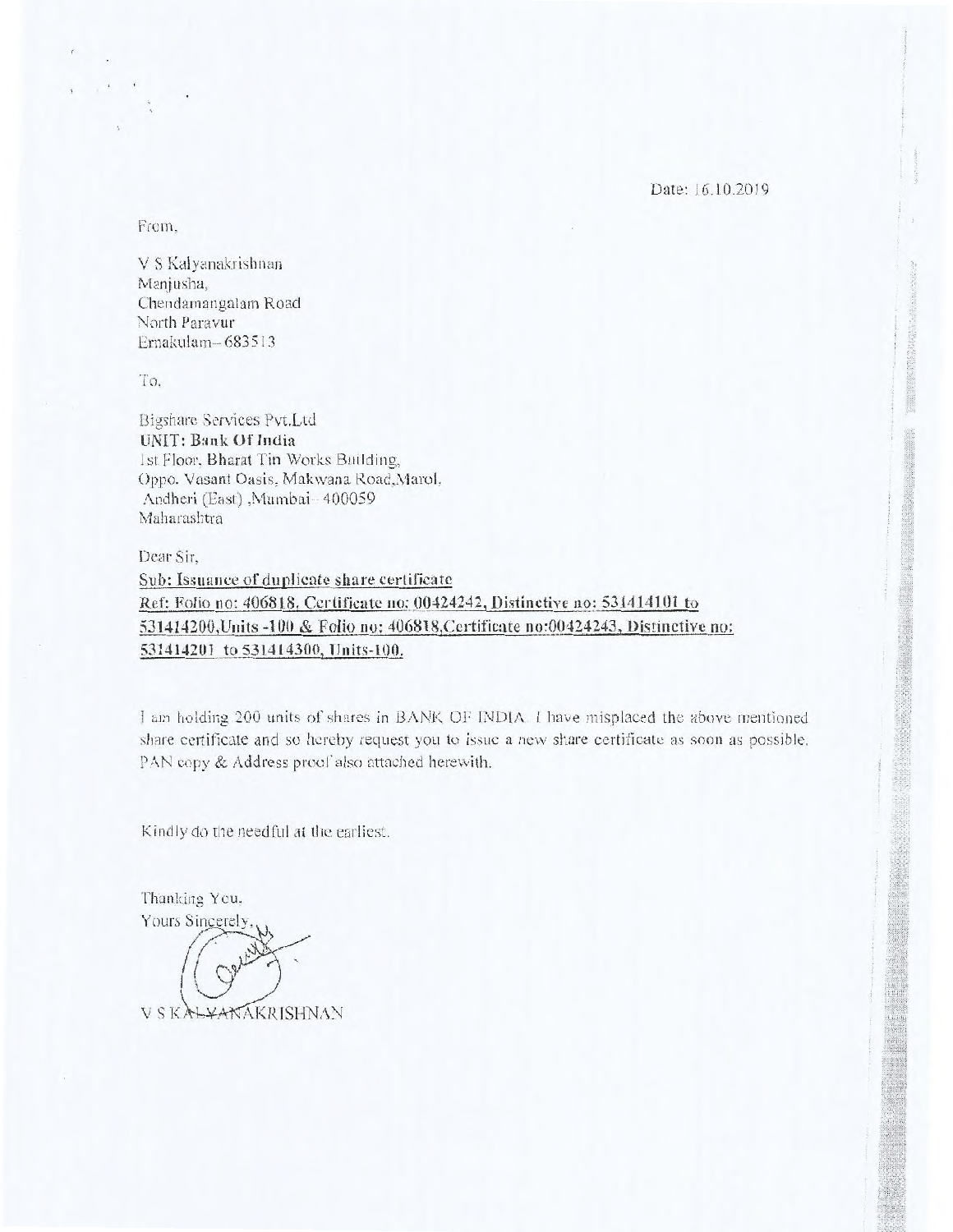| NOM. Present<br>: Rushambers Harisingh Rathod<br>$07 - 11 - 2019$                                                                                                                                                         |
|---------------------------------------------------------------------------------------------------------------------------------------------------------------------------------------------------------------------------|
| GULSHON CHOWK, Bhost PURA<br>NAPAD VANTA<br>501105<br>TA: Anand. Disc Kherla (Cau)<br>PIN 388 350<br><b>BIGSHARE</b><br>PECEIVER THE<br>530                                                                               |
| Subject to Verification<br>Bigshare services in<br>$\mathbb{D}$<br>11 股1 2019<br>MUMBAR 400 0S9                                                                                                                           |
| Bank of India<br>m<br>Sign                                                                                                                                                                                                |
| 95SUR Of DUPSICate SLG<br>SUB<br>Reg Bilowo - 123693- 100 share<br>Rep.                                                                                                                                                   |
| Respected sit<br>For above subseque is have with sen ung<br>all my briow bockment for gelting Duitsicale<br>share ratifically again I Lost my lee share<br>of Bank of india 100 under Reef Pariono 193693                 |
| 1 Questionary PORA<br>Indemning Bond<br>Offer tap Bond<br>@ sydemning Isand<br>@ RIP INY<br>@ RIP INY<br>@ Bank affected latty with origina remove.<br>I'L chese out, my Documents sent me Dunn<br>Sie of after my addrey |
| ENGIL<br>WH<br>Pamesh-shopevaia @<br>was welcher                                                                                                                                                                          |
| $212101$ or $21203121315$<br>M. 094270 39180                                                                                                                                                                              |

C Duchcaloon Harising Dathods